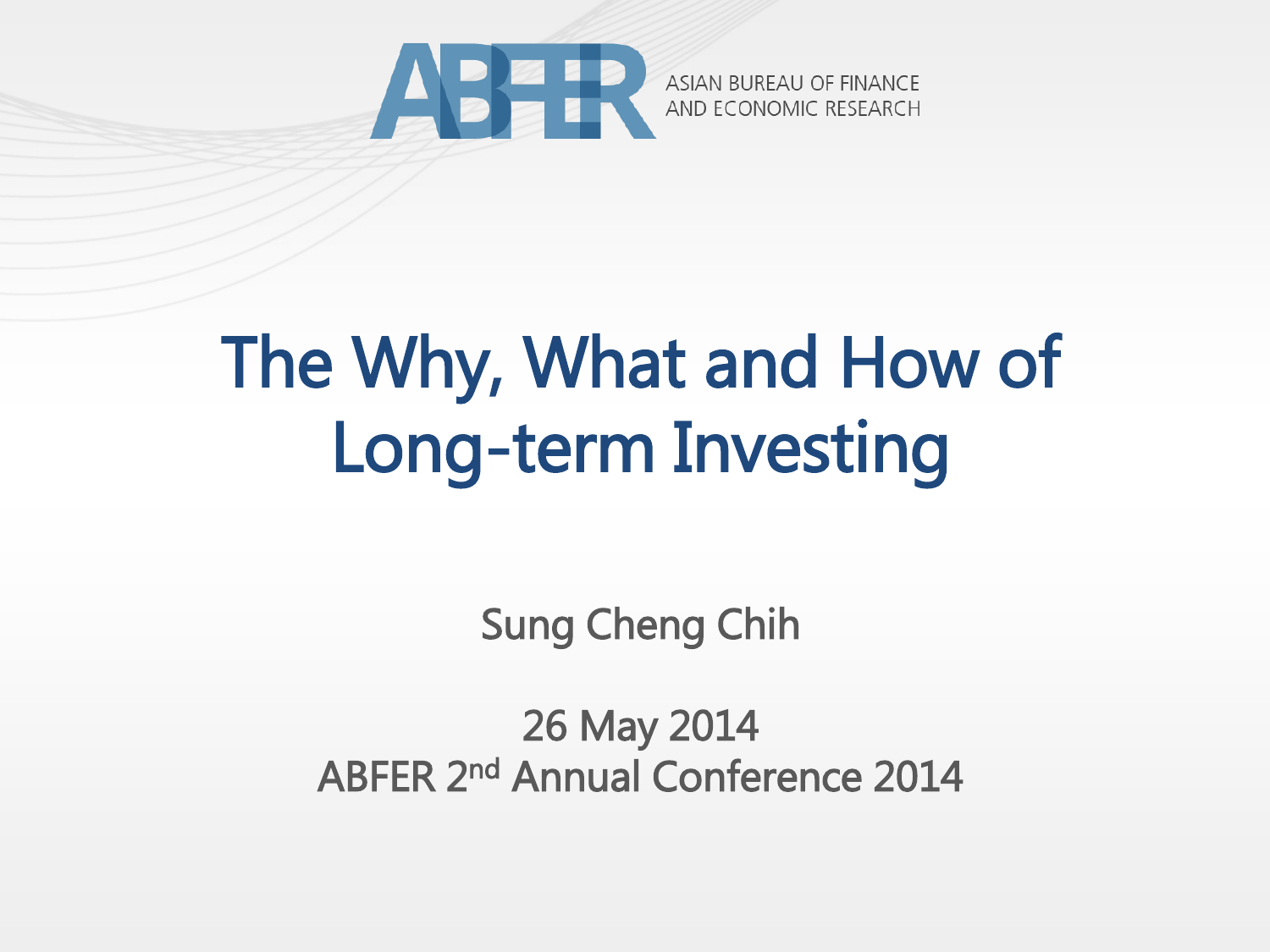## What is long-term investing?

- 1) Ability to pursue investment strategies over varying horizons (and stick with them!)
- 2) Need to meet long-term (often multi-decade or multi-generation) liabilities
- 3) Investing long enough for *structural changes* in mission/liabilities to occur

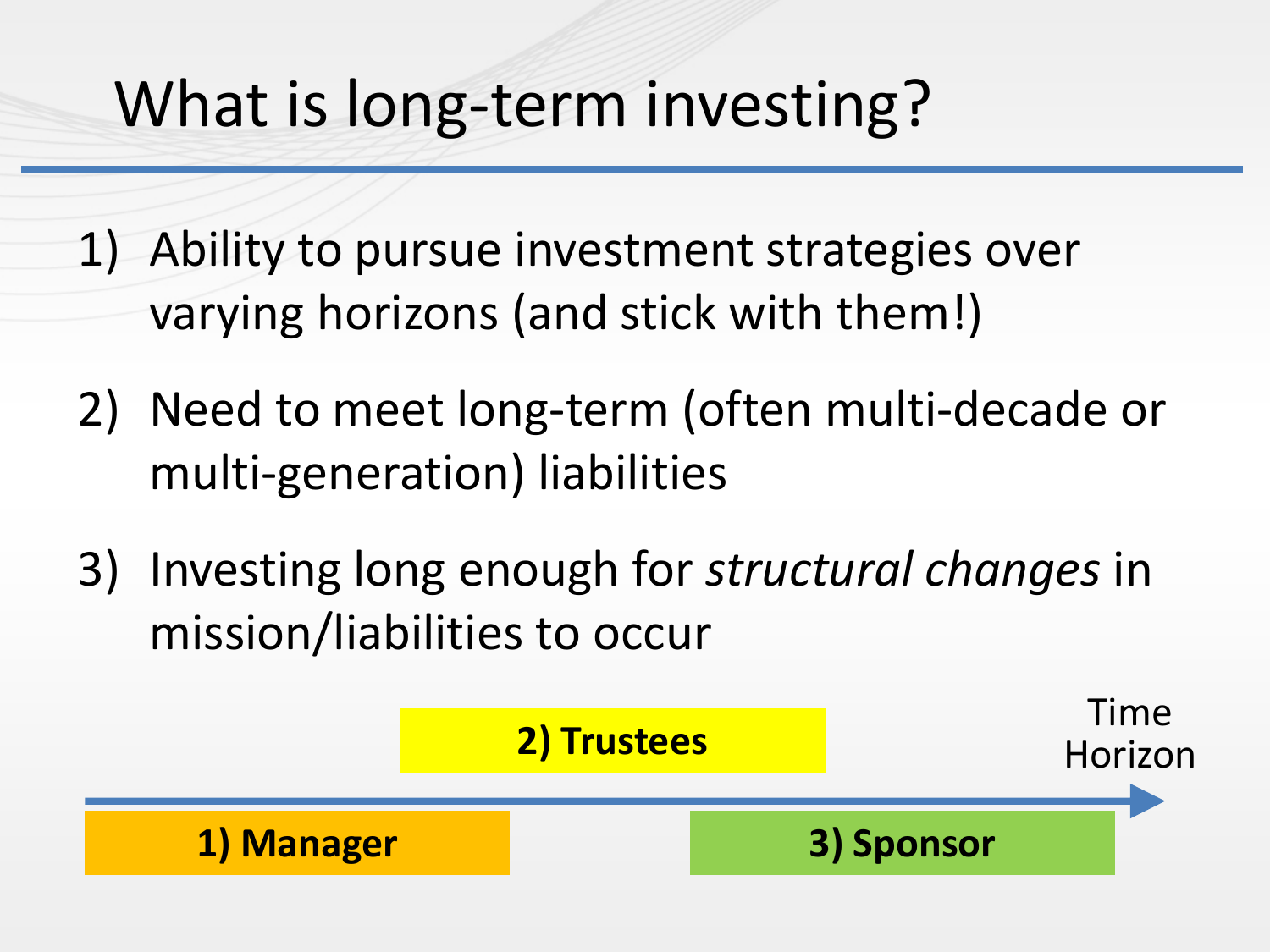## Why invest for the long run?

- Harness wider array of investment strategies
- Ride out short-term fluctuations in returns\*
- Profit from periods of elevated risk aversion or short-term mispricing\*
- Exploit illiquid investment opportunities\*
- De-risk pre-emptively in times of stretched valuation & mounting latent risks

*\*Investing for the Long Run, Ang & Kjaer (2011)*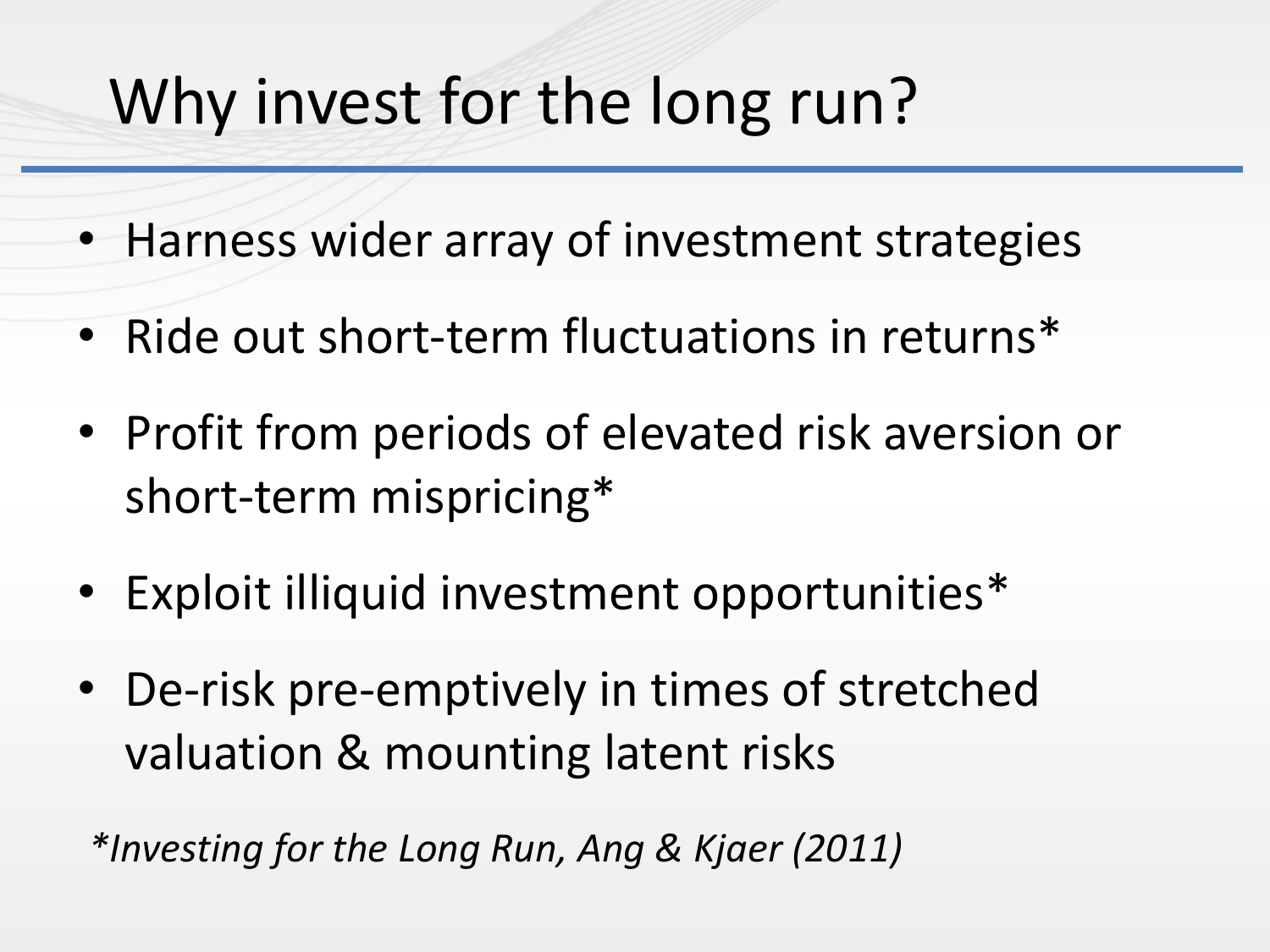## What impedes long-term investing?

- Propensity to sell winners early and ride losers longer ('disposition effect')
- Pro-cyclical investment biases arising from: a) herd instinct b) prudential regulations
- Misalignments of interests and time horizons among managers, fiduciaries and sponsors
- Performance, risk and incentive measures incommensurate with investment objectives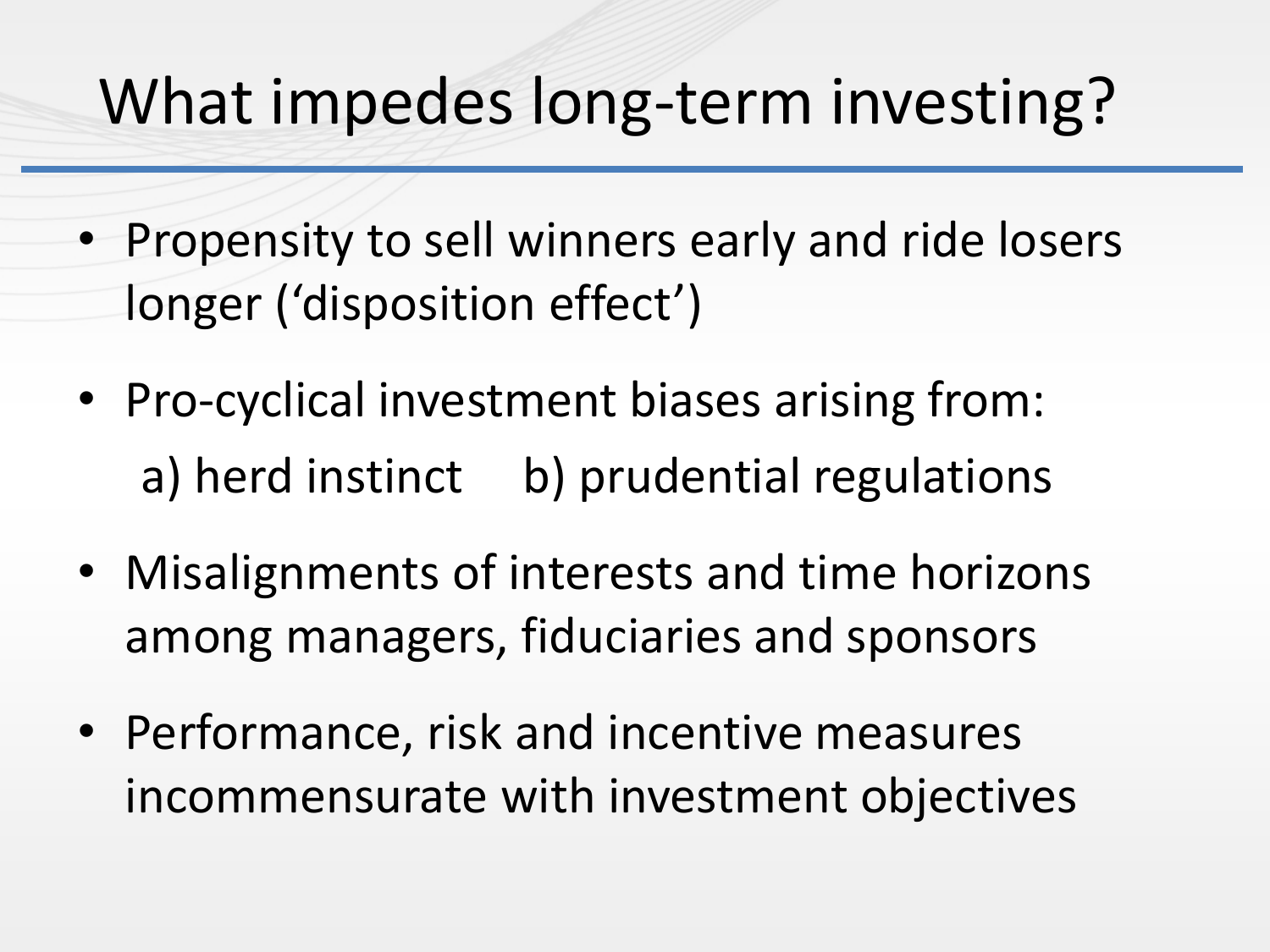#### Who are the long-term investors?

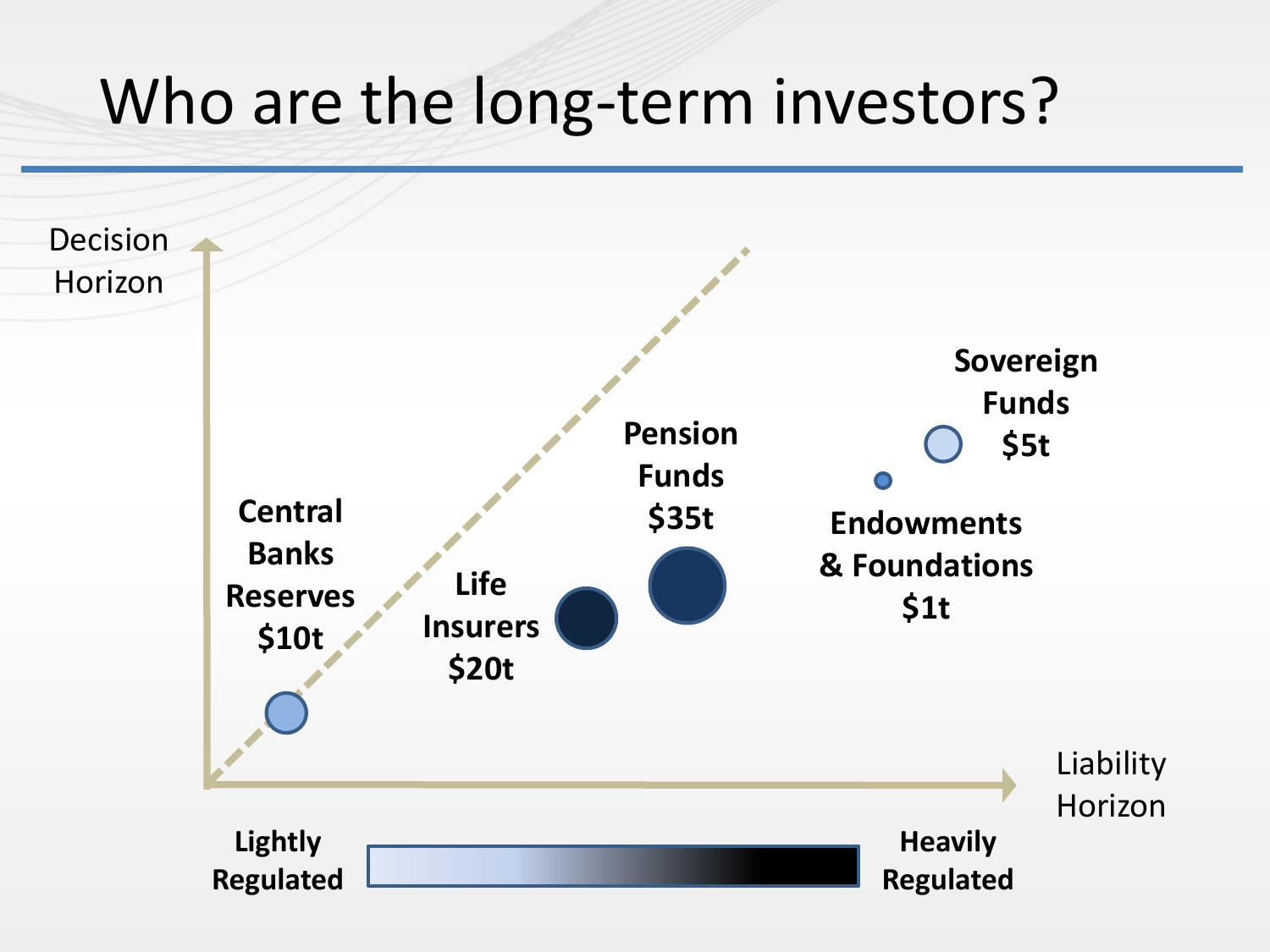### How to invest for the long run?

- Traditional asset allocation model\*
- Endowment model [Yale; Harvard; MIT]
- Factor allocation model\* [CalPERS; ATP]
- Opportunity cost model\* [CPPIB; GIC]
- Dual strategic/operational benchmark model [NBIM]
- Risk parity model [Bridgewater; AQR]
- Long-term business ownership model [BRK; Temasek]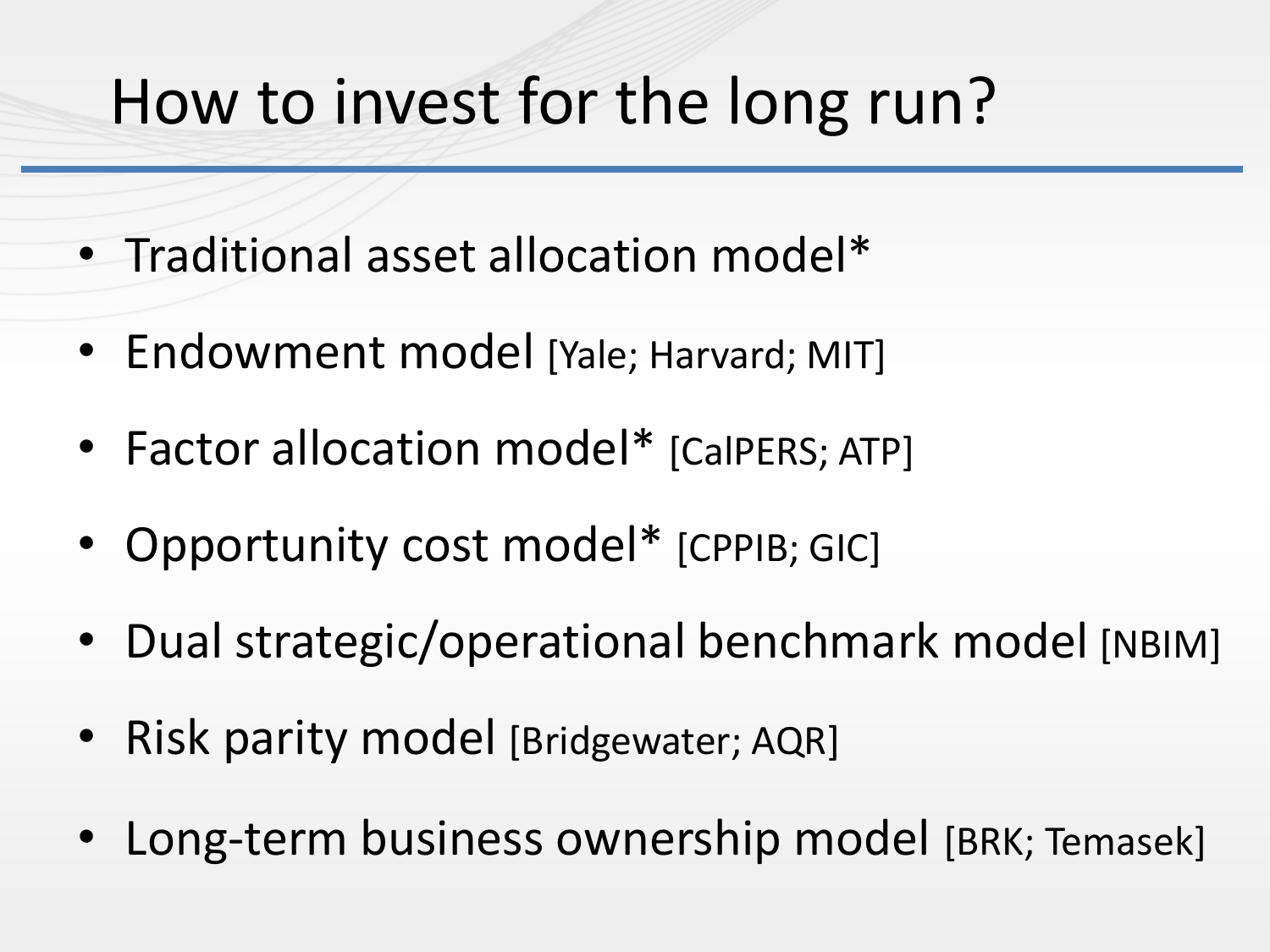### Traditional asset allocation model

- Centered on a quasi-static *policy portfolio* ('policy beta') controlled by trustees with modest valueadd ('alpha') within each asset class
- Longer time horizon needed to harvest equity & liquidity risk premia while tight link between policy & actual portfolios imposes rigidity
- Lack of transparency on underlying risk drivers and sources of skill-based value creation, especially for privately traded assets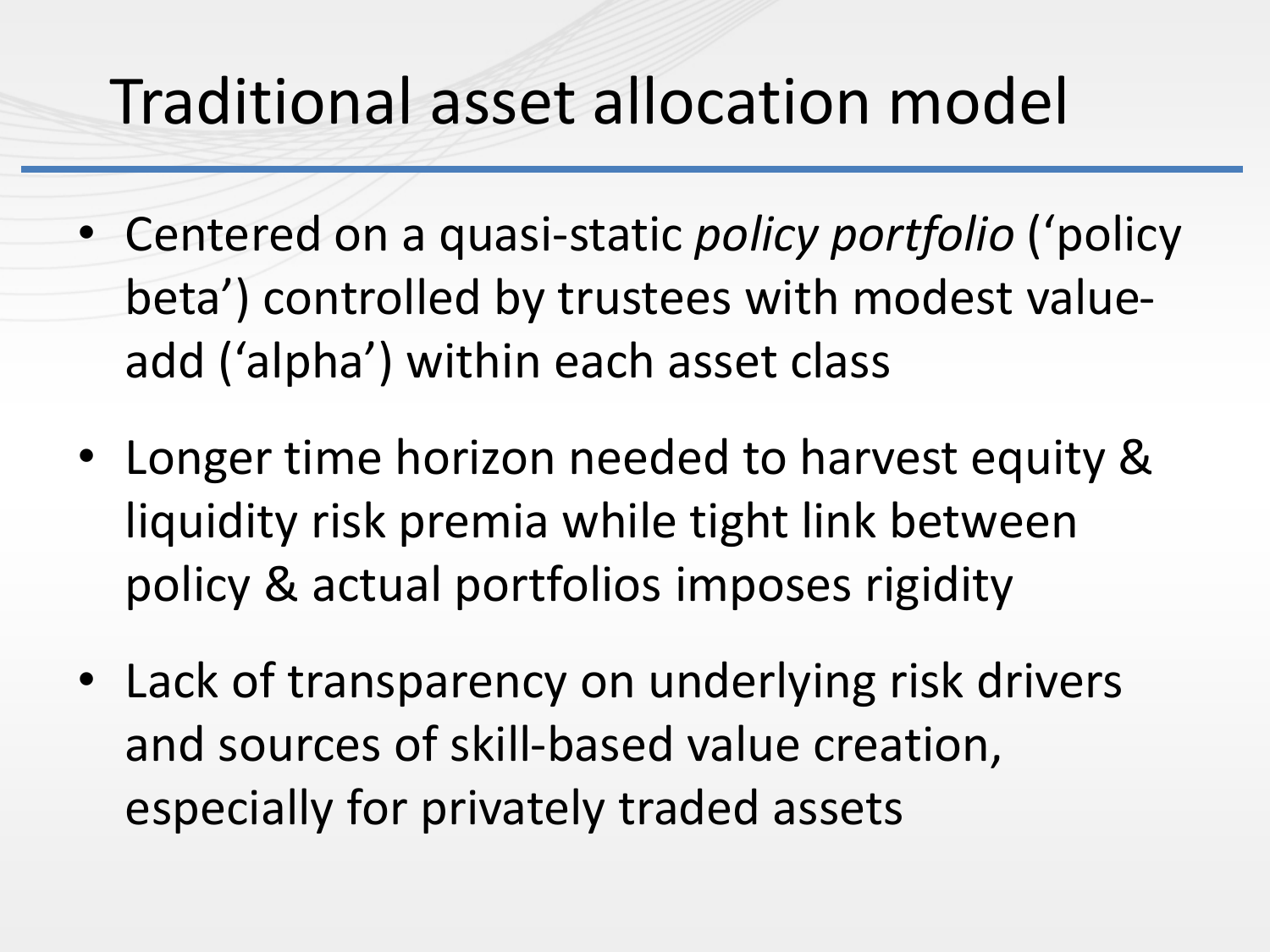#### Factor allocation model

- Premised on belief that asset returns can largely be explained by parsimonious set of common factors, e.g. *real interest rate, growth, inflation (realised & expected), volatility* [CalPERS]
- By design, factor models provide higher transparency on systematic risks but suffer from investability and stability issues
- Use of factors also complicate communications with stakeholders, hence slow adoption even among the converted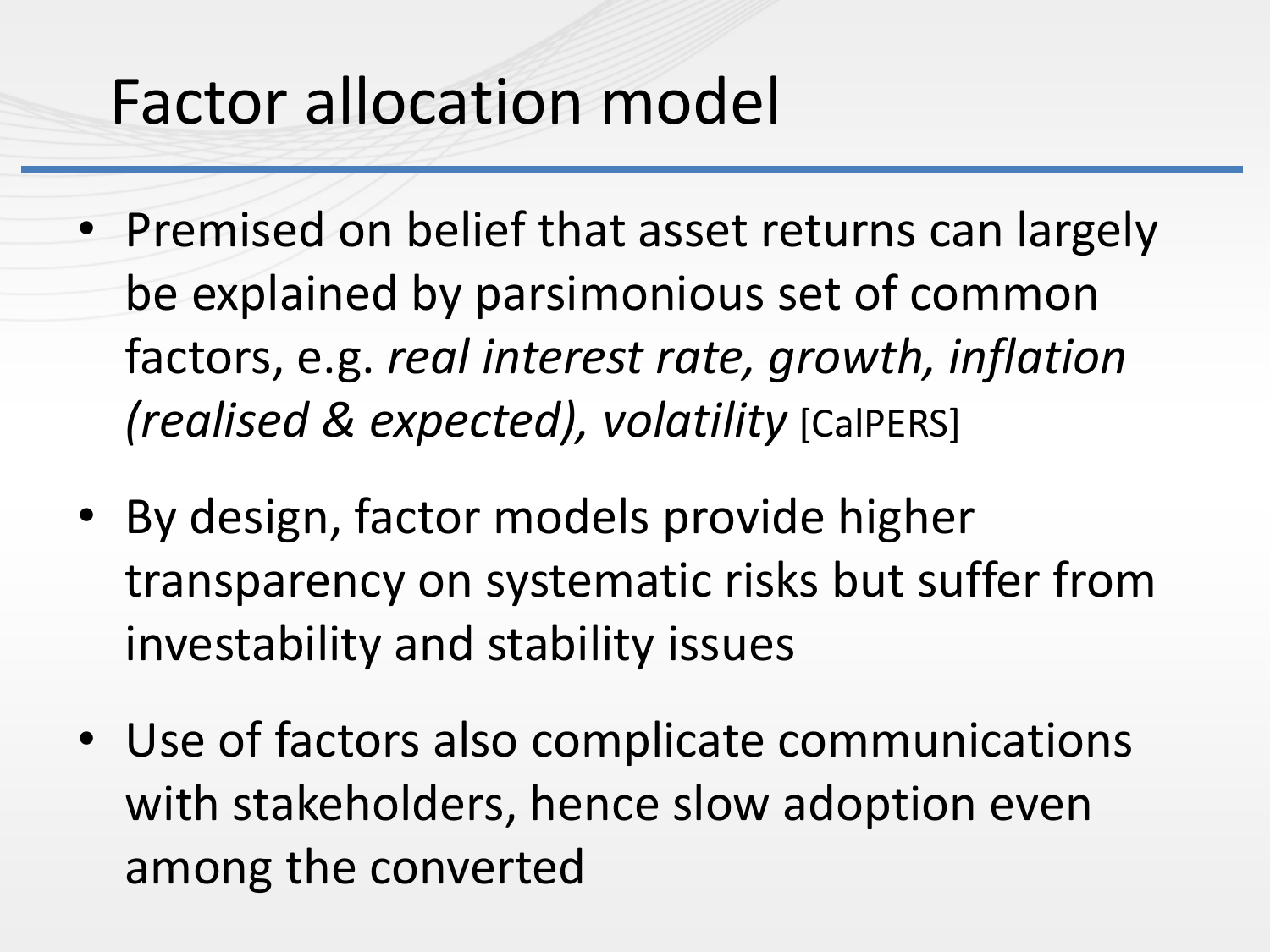#### Opportunity cost model

- A *reference portfolio* comprising liquid assets acts as realistic, cheap-to-replicate passive alternative
- Investments outside of reference portfolio (such as RE, PE & infrastructure) are funded from best proxies ('projections') of reference betas which enhances risk and return transparency after adjusting for leverage & illiquidity
- Residual risks (orthogonal to reference betas) are controlled by active risk budget and provide *raison d'etre* for investing in alternatives